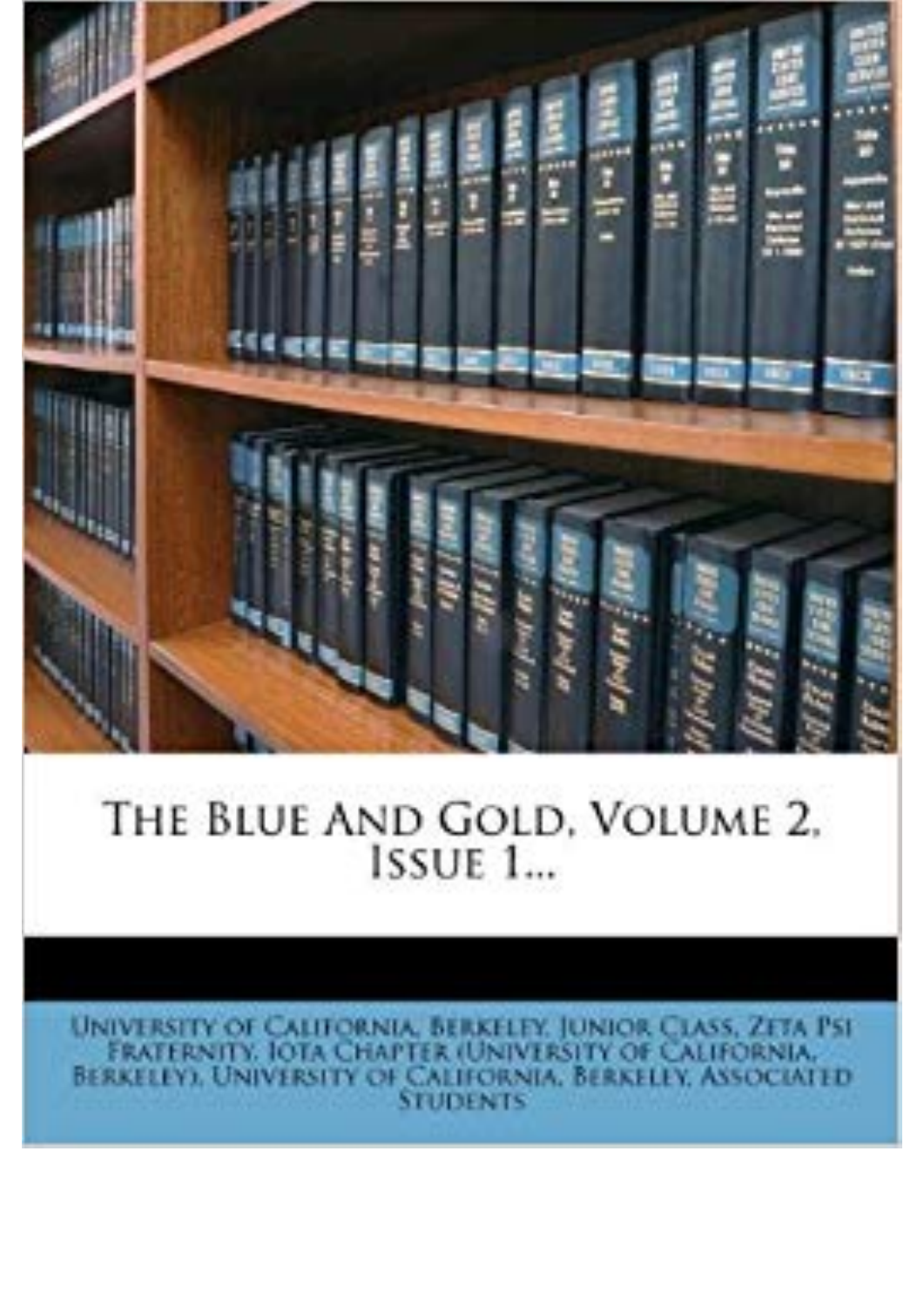*University of California and*

## **The Blue And Gold, Volume 2, Issue 1...**

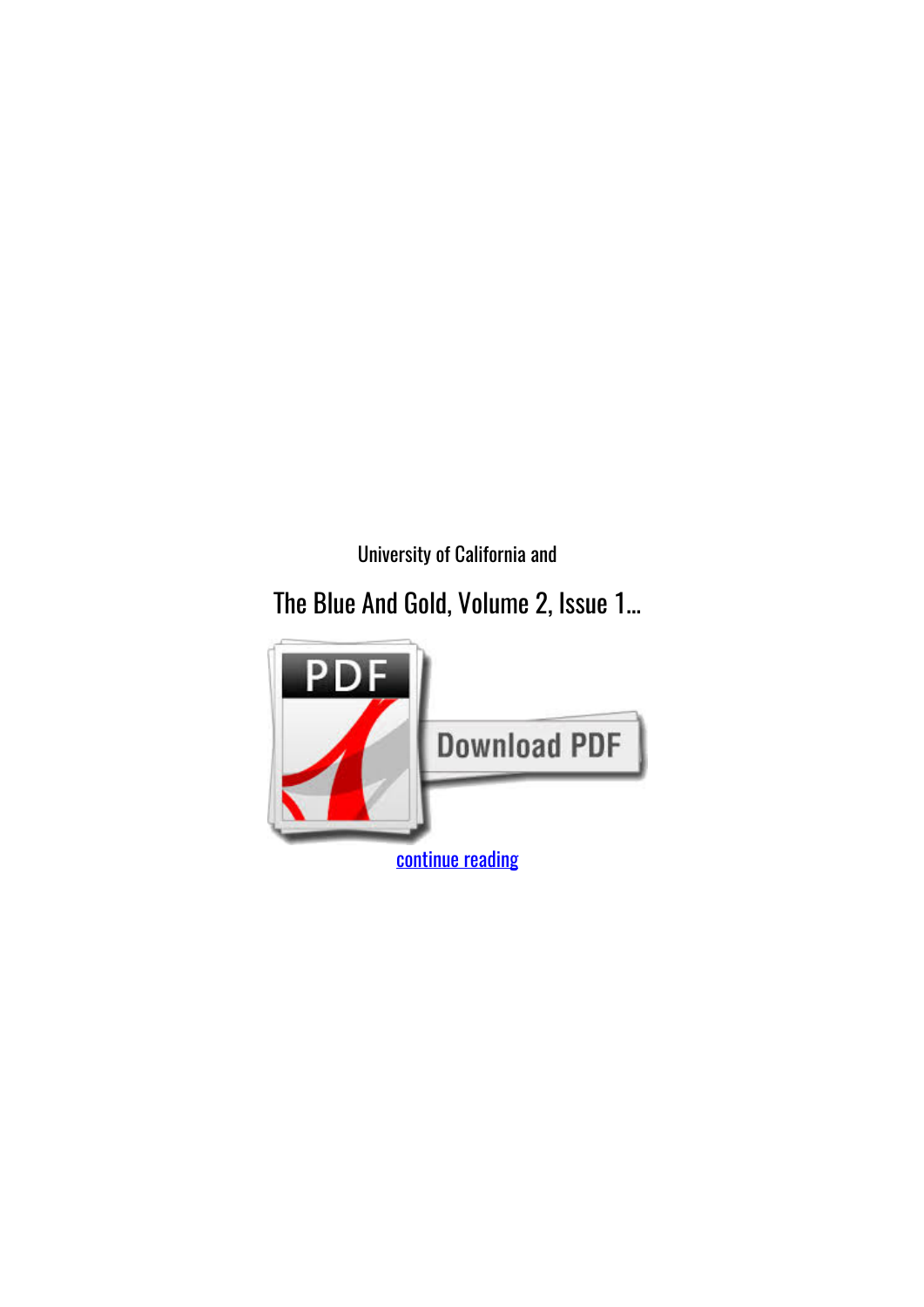That is a reproduction of a book published before 1923. Junior Class, Zeta Psi Fraternity. that were either portion of the unique artifact, or were introduced by the scanning procedure. We believe this function is culturally important, and regardless of the imperfections, have elected to take it back into print within our continuing dedication to the preservation of imprinted works worldwide. We appreciate your understanding of the imperfections in the preservation process, and hope you enjoy this specific book. Associated College students< Higher;name> The Blue And Gold, Volume 2, Issue 1< Class of '75, 1874< University of California, Berkeley. This book may have occasional imperfections such as missing or blurred web pages, poor photos, errant marks, etc. Iota Chapter (University of California, Berkeley), University of California, Berkeley. ++++ The below data was compiled from different identification areas in the bibliographic record of this title.publisher>authors>topics> Education; This data is normally provided as an additional device in helping to make sure edition identification: ++++ < Education / Higher



[continue reading](http://bit.ly/2Tge8Fv)